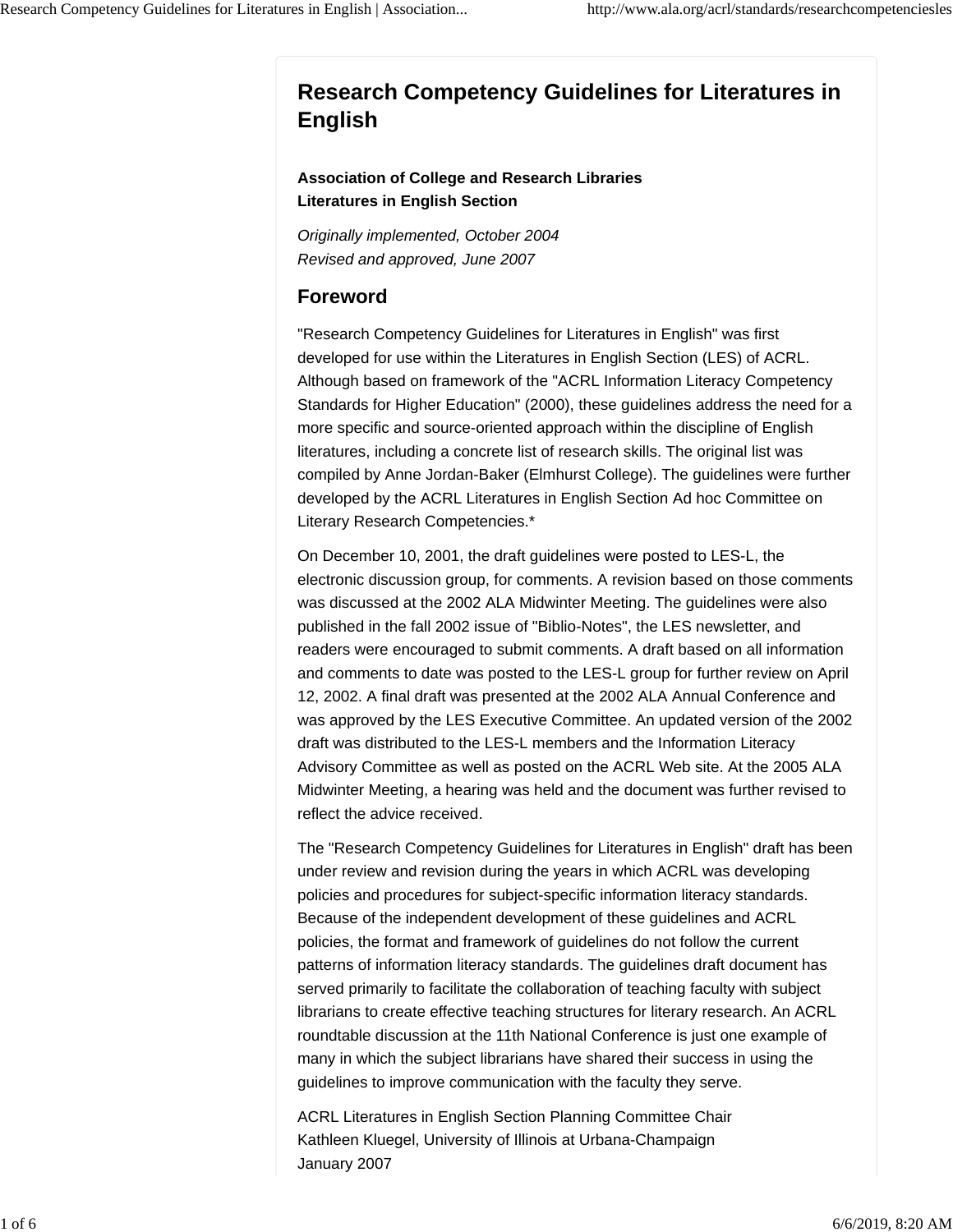\* ACRL Literatures in English Section Ad hoc Committee on Literary Research Competencies (1999-2001)

Heather Martin, University of Alabama at Birmingham, Chair; Austin Booth, University at Buffalo, SUNY; Charlotte Droll, Wright State University; Louise Greenfield, University of Arizona; Anne Jordan-Baker, Elmhurst College; Jeanne Pavy, University of New Orleans; Judy Reynolds, San Jose State University

### **Purpose of the Guidelines**

- To aid students of literatures in English in the development of thorough and productive research skills
- To encourage the development of a common language for librarians, faculty, and students involved with research related to literatures in English
- To encourage librarian and faculty collaboration in the teaching of research methods to students of literatures in English
- To aid librarians and faculty in the development of instructional sessions and programs
- To assist in the development of a shared understanding of student competencies and needs
- To aid librarians and faculty in the development of research methods courses at the undergraduate and graduate levels

Because teaching methods, course content, and undergraduate requirements vary by institution, librarians and faculty may apply these guidelines in different ways to meet the needs of their students. For guidelines on helping students develop general research skills, librarians and faculty may refer to the "ACRL Information Literacy Competency Standards for Higher Education" at www.ala.org/ala/acrl/acrlstandards/informationliteracycompetency.htm (/acrl /standards/informationliteracycompetency).

#### **Introduction**

Most research in literary studies begins with the text, whether it is a paperback novel, the electronic text of a poem on an author's Web site, or an illuminated manuscript in a library's collection. Educators encourage students to gain a deeper understanding of a text by exploring the context of the writing and the interpretations of others, and by developing and supporting their own interpretations. Limited only by their imaginations, students face almost endless opportunities for interpretation of a text.

Research plays an indispensable role in the textual discovery process for students. Good research skills help the literary explorer learn more about the author and the author's world, examine scholarly interpretations of the text, and create new studies and interpretations to add to a body of knowledge. Sometimes the goals of textual discovery and interpretation can get lost in the minutiae of database searching and conforming to specific citation styles.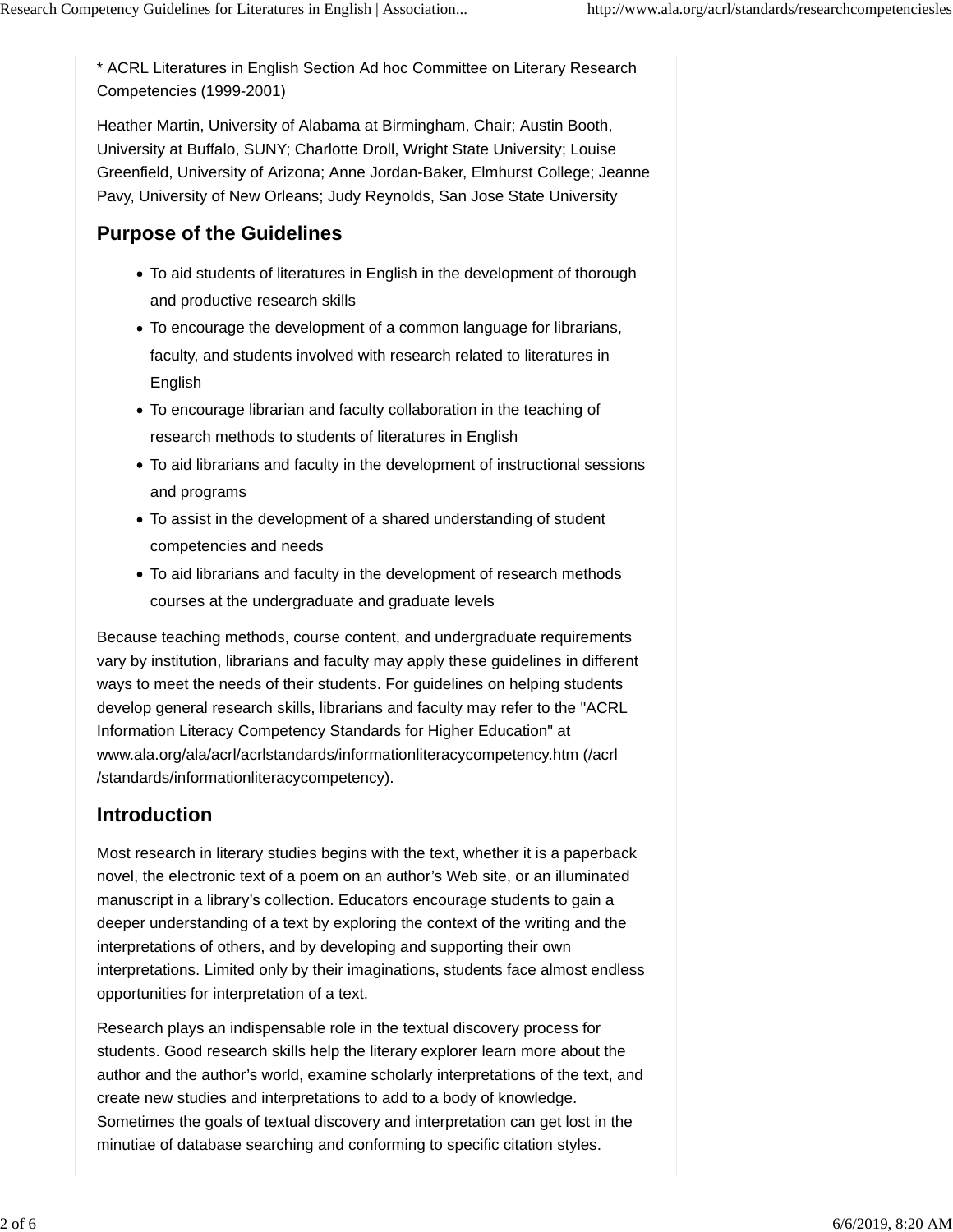However, it is important for librarians and other educators to remember these goals when helping students develop the research skills necessary for literary exploration.

# **Outcomes for Undergraduate English or American Literature Majors**

**I. Understand the structure of information within the field of literary research:**

I.1 Differentiate between primary and secondary sources

I.1.i. Learn to discover and use primary source materials in print and in digital repositories, e.g., ECCO and EEBO

I.2 Understand that literary scholarship is produced and disseminated in a variety of formats, including monographs, journal articles, conference proceedings, dissertations, reference sources, and Web sites

I.3 Learn the significant features (e.g., series title, volume number, imprint) of different kinds of documents (e.g., journal articles, monographs, essays from edited collections)

I.4 Differentiate between reviews of literary works and literary criticism

I.5 Understand the concept and significance of peer-reviewed sources of information

I.6 Understand that literary texts exist in a variety of editions, some of which are more authoritative or useful than others

I.7 Understand the authorship, production, dissemination, or availability of literary production. This includes understanding the meanings and distinctions of the concepts of editions, facsimiles, and authoritative editions

# **II. Identify and use key literary research tools to locate relevant information:**

II.1 Effectively use library catalogs to identify relevant holdings at local institutions and print and online catalogs and bibliographic tools to identify holdings at other libraries

II.2 Distinguish among the different types of reference works (e.g., catalogs, bibliographies, indexes, concordances, etc.) and understand the kind of information offered by each

II.3 Identify, locate, evaluate, and use reference sources and other appropriate information sources about authors, critics, and theorists

II.4 Use subjective and objective sources such as book reviews, citation indexes, and surveys of research to determine the relative importance of an author and/or the relevance of the specific work

II.5 Use reference and other appropriate information resources to provide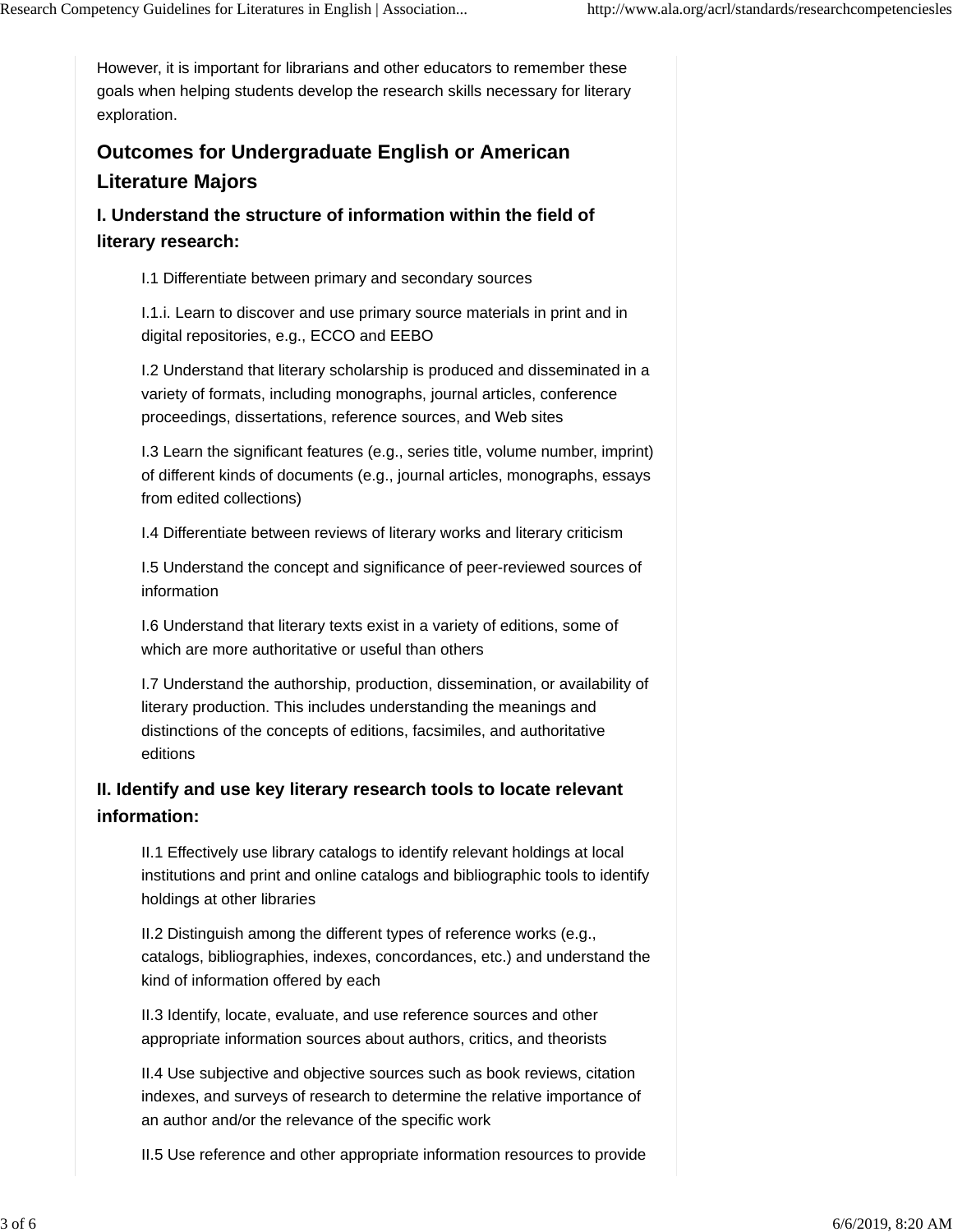background information and contextual information about social, intellectual, and literary culture

II.6 Understand the range of physical and virtual locations and repositories and how to navigate them successfully

II.7 Understand the uses of all available catalogs and services

### **III. Plan effective search strategies and modify search strategies as needed:**

III.1 Identify the best indexes and databases

III.2 Use appropriate commands (such as Boolean operators) for database searches

III.3 Identify broader, narrower, and related terms or concepts when initial searches retrieve few or no results

III.4 Identify and use subject terms from the MLA International Bibliography and other specialized indexes and bibliographies

III.5 Identify and use Library of Congress subject headings for literature and authors

## **IV. Recognize and make appropriate use of library services in the research process:**

IV.1 Identify and use librarians and reference services in the research process

IV.2 Use interlibrary loan and document delivery to acquire materials not available at one's own library

IV.3 Use digital resource service centers to read and create literary and critical documents in a variety of digital forms

# **V. Understand that some information sources are more authoritative than others and demonstrate critical thinking in the research process:**

V.1 Know about Internet resources (e.g., electronic discussion lists, Web sites) and how to evaluate them for relevancy and credibility

V.2 Differentiate between resources provided free on the Internet and subscription electronic resources

V.3 Develop and use appropriate criteria for evaluating print resources

V.4 Learn to use critical bibliographies as a tool in evaluating materials

## **VI. Understand the technical and ethical issues involved in writing research essays:**

VI.1 Document sources ethically

VI.2 Employ the MLA or other appropriate documentation style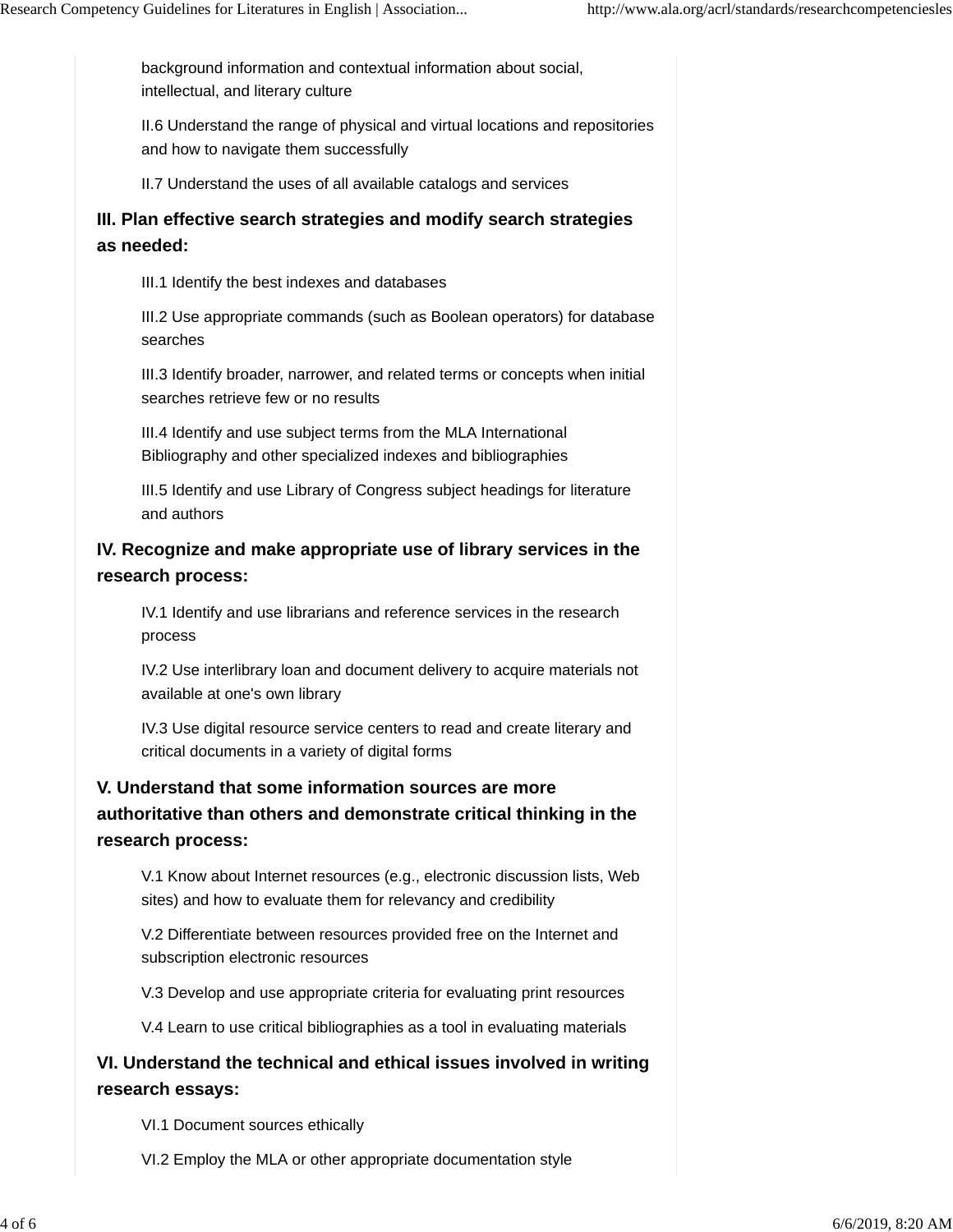VI.3 Understand the relationship between received knowledge and the production of new knowledge in the discipline of literary studies

VI.4 Analyze and ethically incorporate the work of others to create new knowledge

#### **VII. Locate information about the literary profession itself:**

VII.1 Access information about graduate programs and specialized programs in film study, creative writing, and other related fields, and about workshops and summer study opportunities

VII.2 Access information about financial assistance and scholarships available for literary study and related fields

VII.3 Access information on careers in literary studies and use of these skills in other professions

VII.4 Access information on professional associations

#### **References**

Altick, Richard D., and John J. Fenstermaker. *The Art of Literary Research*. 4th ed. New York: Norton, 1993.

Association of College and Research Libraries, American Library Association. "Information Literacy Competency Standards for Higher Education." Chicago, IL: ACRL, 2000. 22 March 2007 www.ala.org/ala/acrl/acrlstandards /informationliteracycompetency.htm (/acrl/standards /informationliteracycompetency)

Gibaldi, Joseph. *MLA Handbook for Writers of Research Papers*. 6th ed. New York: Modern Language Association, 2003.

Grafstein, Ann. "A Discipline-Based Approach to Information Literacy." *Journal of Academic Librarianship* 28 (2002): 197-204.

Jones, Cheryl, Carla Reichard, and Kouider Mokhtari. "Are Students' Learning Styles Discipline Specific?" *Community College Journal of Research & Practice* 27 (2003): 363-375.

Leckie, Gloria J. "Desperately Seeking Citations: Uncovering Faculty Assumptions about the Undergraduate Research Process." *Journal of Academic Librarianship* 22 (1996): 201-208.

Literary Research: LR. College Park, MD : *Literary Research Association*, 1986-1990.

Literary Research Newsletter. Brockport, N.Y.: Literary Research Newsletter Association, 1976-1985.

Pastine, Maureen. "Teaching the Art of Literary Research." *Conceptual Frameworks for Bibliographic Education: Theory into Practice*. Ed. Mary Reichel and Mary Ann Ramey. Littleton, Colo.: Libraries Unlimited, 1987. 134-44.

Reynolds, Judy. "The MLA International Bibliography and Library Instruction in